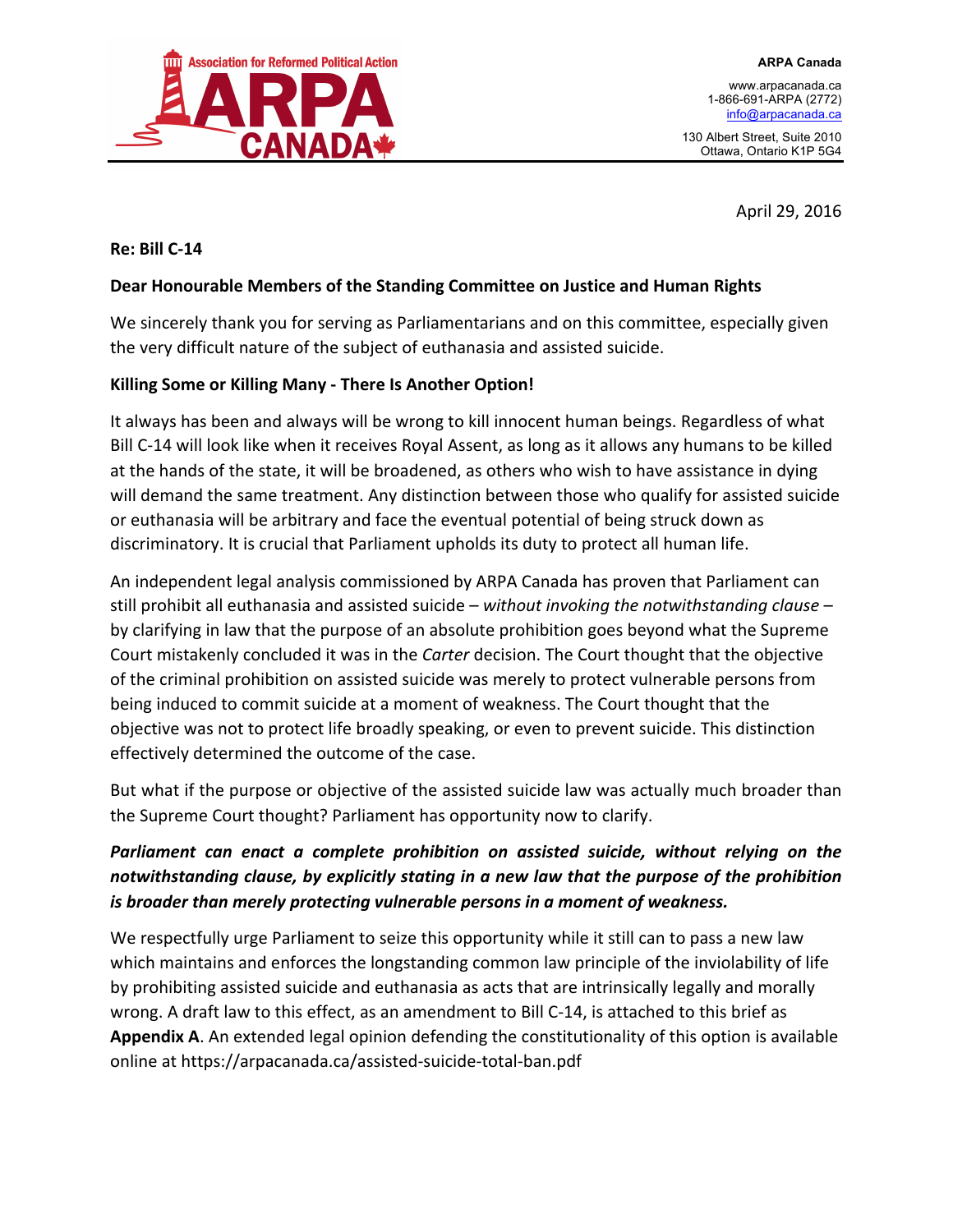

www.arpacanada.ca 1-866-691-ARPA (2772) info@arpacanada.ca

130 Albert Street, Suite 2010 Ottawa, Ontario K1P 5G4

## **Putting Limits on State-Condoned Killings**

If Parliament refuses to recommend absolute protections for all humans, the following amendments to Bill C-14 will help mitigate the inevitable harm that will result from any law which condones the killing of some individuals who don't measure up to societal standards:

- 1.  $241.2(3)(a)$ : Replace "be of the opinion that the person meets all the criteria..." to "be certain and have documented proof that the person meets all the criteria..."
	- a. **Rationale:** Having an opinion is nebulous and requires little justification. When the outcome determines whether someone will live or die, it is important that there is certainty, both to the individual making the decision and those they will have to justify it to.
- 2. 241.2(2)(d): Replace "their natural death has become reasonably foreseeable, taking into account all of their medical circumstances, without a prognosis necessarily having been made as to the specific length of time that they have remaining." to "their illness is terminal with a prognosis of not more than 3 months." The physician must be sure that the specific illness the patient has will cause the patient's death within 3 months.
	- a. **Rationale:** The current wording is so vague as to have no limits. Natural death is reasonably foreseeable for every human being.
	- b. Parliament has the freedom to precisely define the term "grievous and irremediable". Precise terms, including a confirmed diagnosis and prognosis, is crucial for limiting assisted suicide. Failure to do so leaves it open to subjective and contradicting standards which could include thousands of Canadians who suffer from chronic illness, psychiatric illness, or long-term disability.
	- c. A requirement for life expectancy of less than three months, with diagnosis and prognosis confirmed in writing by more than one doctor, protects against abuse and the expansion of the availability of suicide as a means to avoid being a "burden" on society or on family.
- 3.  $241.2(2)(c)$ : remove the words "or psychological". Add to s. 241.2(2) the following: "(e) a mental illness or psychiatric disorder is not a grievous or irremediable medical condition for the purposes of this section."
	- a. **Rationale:** psychological suffering on its own cannot qualify a person for euthanasia/assisted suicide. Psychological suffering categorically invalidates the free and informed consent of a patient because psychological suffering renders the judgement of the patient impaired.
	- b. The Carter decision noted that "Complex regulatory regimes are better created by Parliament than by the courts" (par.125). Psychological suffering is inherently subjective and difficult to measure. Permitting assisted suicide for psychological suffering will result in far more deaths and is particularly susceptible to abuse.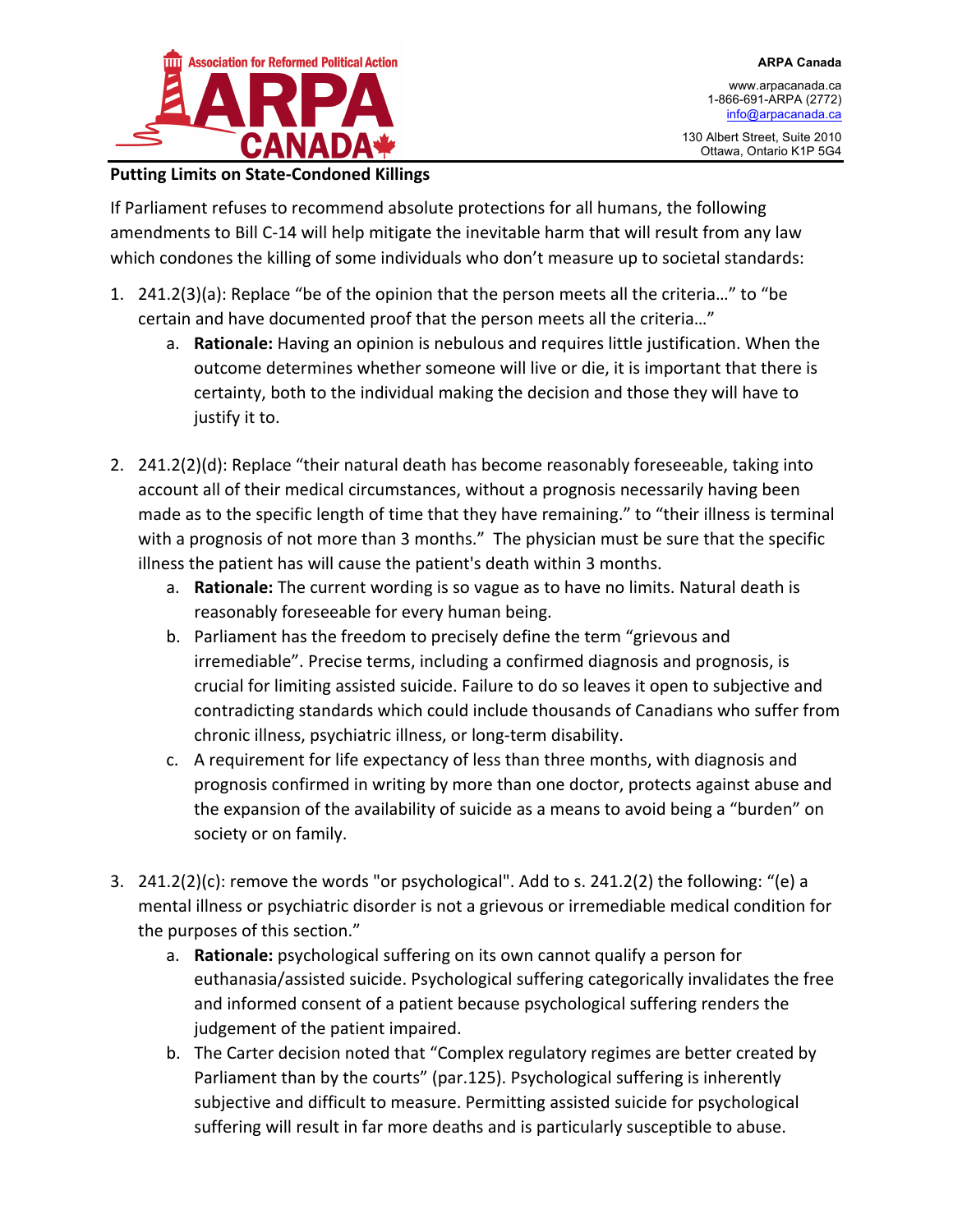

130 Albert Street, Suite 2010 Ottawa, Ontario K1P 5G4

- c. The Oregon Death with Dignity Act provides the following safeguard: "If in the opinion of the attending physician or the consulting physician a patient may be suffering from a psychiatric or psychological disorder or depression causing impaired judgment, either physician shall refer the patient for counseling. No medication to end a patient's life in a humane and dignified manner shall be prescribed until the person performing the counseling determines that the patient is not suffering from a psychiatric or psychological disorder or depression causing impaired judgment" (Oregon Death with Dignity Act 127.825 s3.03)
- 4. Remove section 241(5) which provides an absolute exemption from criminal liability for any person who helps a person self-administer a prescribed poison.
	- a. **Rationale:** There is absolutely no supervision here. Prosecution for abuse would be extremely difficult, if not impossible. Further, taking the poison prescription home to self-administer at any time is also problematic. How can it be determined whether or not somebody did pressure/force/fool the deceased into taking them? Where is the oversight as to whether the safeguards found in section 241.2 are being followed?
- 5. Add conscience protection language akin to the Civil Marriage Act to C-14 in order to protect the best practices of medicine. We recommend adding to the body of C-14 the following:

## **Conscientious Protection**

Physicians and other health practitioners are free to refuse to participate in or refer for assisted suicide and euthanasia in accordance with their professional medical opinions or sincerely held religious beliefs.

For greater certainty, no person or organization shall be deprived of any benefit, or be subject to any obligation or sanction, under any law of the Parliament of Canada solely by reason of their exercise, in respect of refusal to participate in or refer for an assisted suicide or euthanasia, of the freedom of conscience and religion guaranteed under the *Canadian Charter of Rights and Freedoms*.

## 6. Remove 241.2(4) Unable to sign

a. **Rationale:** This section undermines the earlier safeguard requiring signed confirmation by allowing someone else to do so in their place, simply on the basis that they are in the person's presence. Being in someone's presence in no way ensures that someone else speaks on their behalf, especially when they are vulnerable. Other means of ensuring consent on behalf of the patient can be found.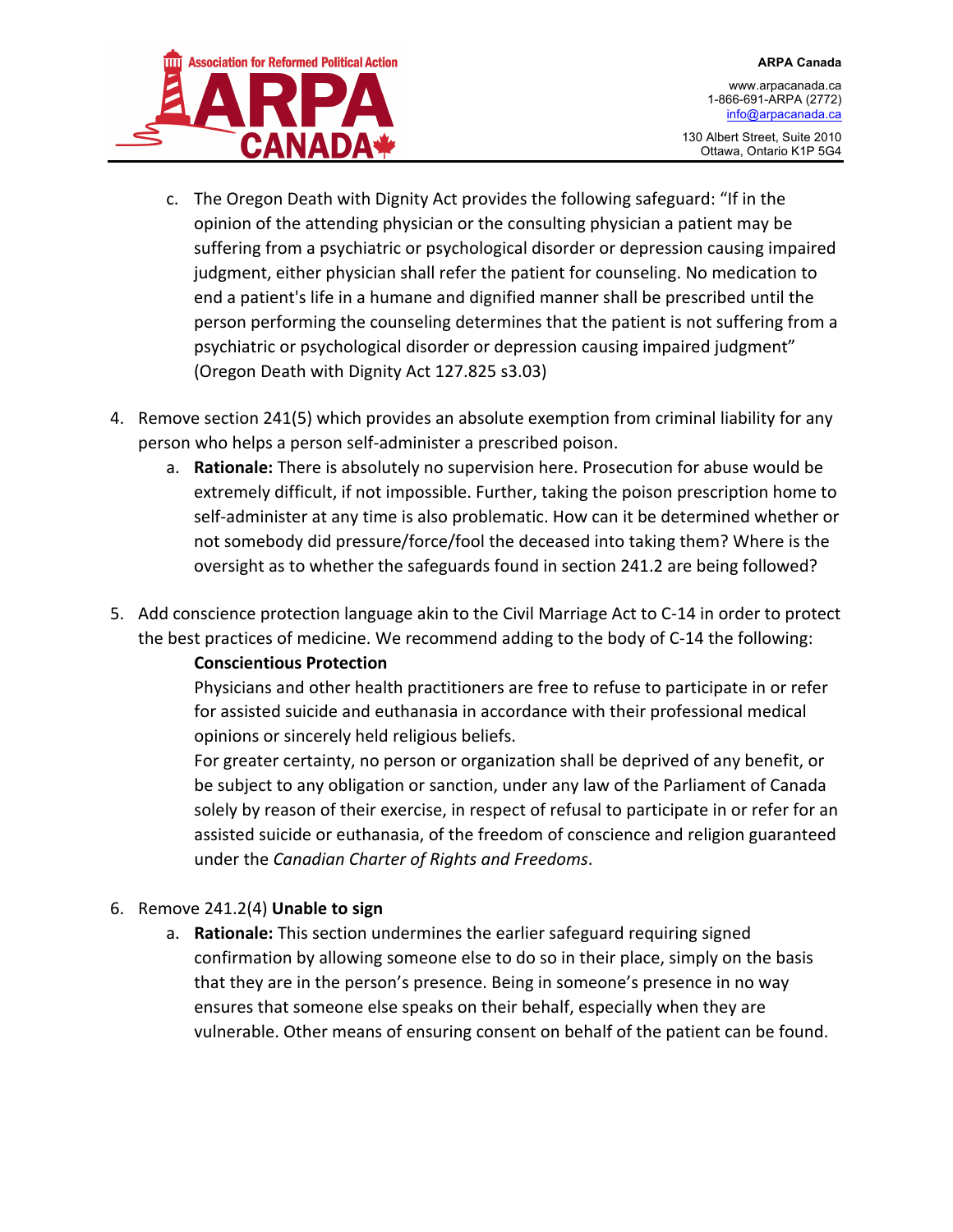

**ARPA Canada**

130 Albert Street, Suite 2010 Ottawa, Ontario K1P 5G4

#### **APPENDIX "A"**

First Session, Forty-second Parliament,

64-65 Elizabeth II, 2015-2016

## **HOUSE OF COMMONS OF CANADA**

# **BILL C-14**

An Act to amend the Criminal Code (medical assistance in dying)

*Preamble* Whereas section 91 of the *Constitution Act, 1867* gives exclusive authority to Parliament to make laws in relation to the Criminal Law; Whereas Parliament has the authority to decide what constitutes a criminal act; Whereas Parliament has the authority to enact criminal prohibitions on the basis of fundamental social and ethical considerations: Whereas it is Parliament's duty to protect human life and uphold the inviolable right to life of all human beings; Whereas assisted suicide and euthanasia are inherently social acts and are, in this respect, fundamentally different than the act of suicide; Whereas the active participation by one person in causing the death of another person is intrinsically morally and legally wrong; Whereas the previous two statements apply equally to physicians as to others; Whereas permitting physician-assisted suicide and/or euthanasia would overturn longstanding and foundational principles of medical ethics; And whereas an absolute prohibition on euthanasia and assisted suicide is not an overbroad means of achieving these objectives;